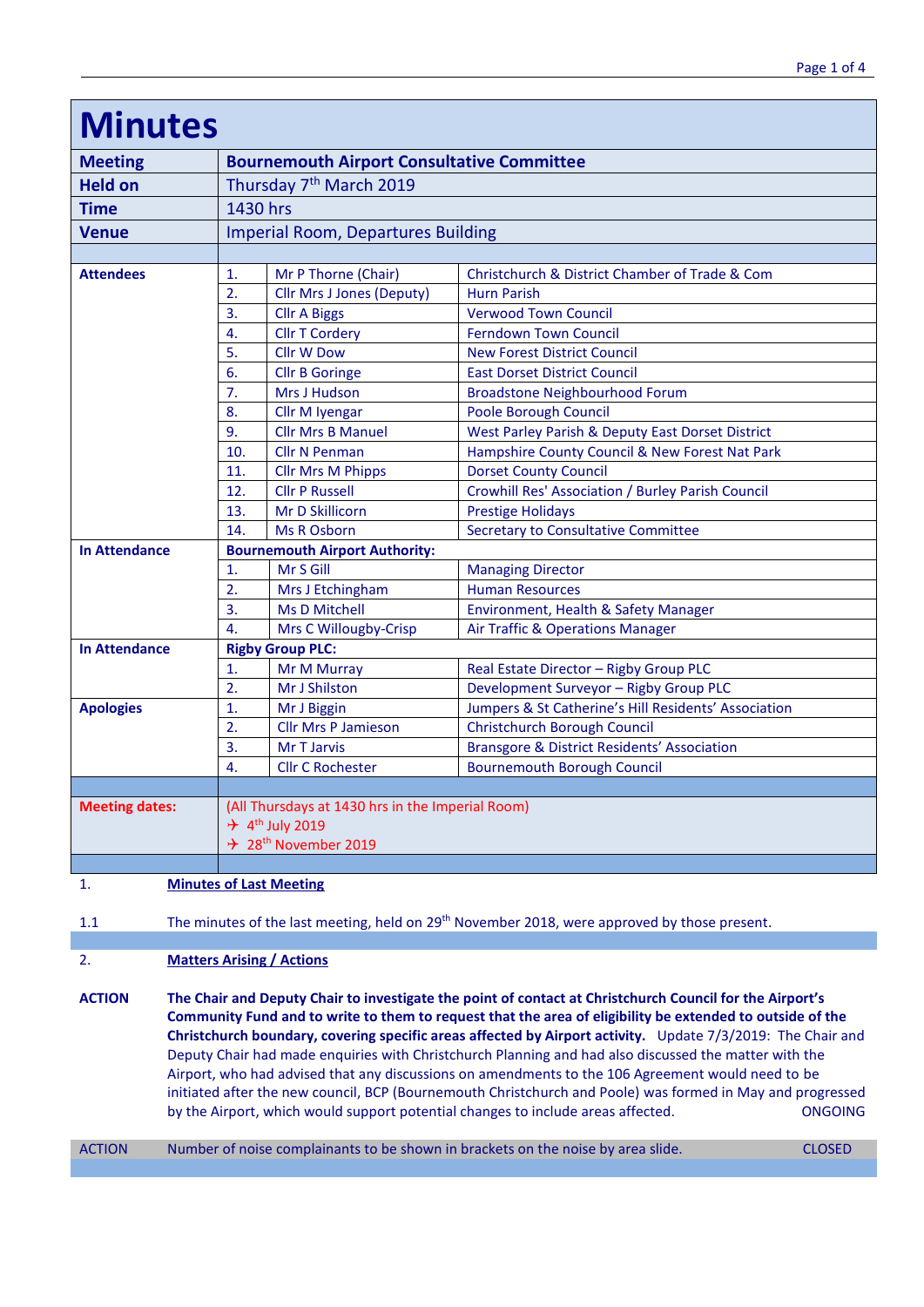## 3. **Presentation – "Business Park Planning Applications"**

- 3.1 The Chair welcomed Mr Murray and Mr Shilston from Rigby Group to the Bournemouth Consultative Committee Meeting.
- 3.2 Mr Murray stated that he had been involved with the acquisition of Bournemouth Airport from the initial stages and been at the Airport on the day the sale went through, 5<sup>th</sup> December 2017.
- 3.3 There was great opportunity onsite that MAG had not recognised but the first job after the sale was to secure the existing businesses onsite, which involved reassuring tenants and relocating some to larger premises, if required. As such, the Estate was 98.7% occupied. Not long after the purchase, Hangar 12 was brought back into Airport ownership and has now been let to Gama, who have employed circa 80 people onsite. This was all about bringing economic stability to the Airport. The opportunity at the Airport was great and the variety of businesses was quite staggering. As most of the properties had been let, the Airport had no facilities to offer potential new tenants, neither had it the planning permission to generate new opportunities.
- 3.4 Mr Murray briefed Members on the Dorset LEP BIG Programme, the major economic growth plan focussed on employment and development around Bournemouth Airport and the expectations placed upon the Airport to deliver.
- 3.5 The Airport Master Plan, produced under the MAG tenure, had been revisited since the sale to RCA. One of the first principles was to review potential gaps, taking into account hangarage and employment opportunities. An internal road link between the business parks had also been investigated. Mr Murray stated that it was the intention to be able to offer a building to a new tenant or have the means to build a new structure within a 9-month period. As such, 3 Planning Applications would be submitted in April: Outline application for 30 hectares of employment development use; full application for the Estate link road; and a full application for a specific build. Planning consent would be anticipated in September, with development of the Estate road starting in October / November, January 2020 to start constructing the employment sites and delivery in early 2021 of the employment sites and infrastructure. This would all contribute to the targets set by the LEP.
- 3.6 A Member asked how many employees were envisaged onsite. Mr Murray replied that the LEP were looking at 10,000 jobs split between this site and Wessex Fields, although the Airport would be nowhere near that figure given the land site. It was important to balance the development of the Airport operational business against the proposed Estates developments. The Airport was in the same place with regard to traffic infrastructure, in that potential employers would not want to locate to the site if it was difficult to travel to and there were also environmental considerations.
- 3.7 Mr Murray was asked whether he had any thoughts of the link road becoming a "rat run" with people avoiding Hurn Roundabout. He replied that it was important to plan how the link road was managed (it would be a private road), i.e. speed deterrents, number plate recognition and other measures were being seriously considered. Mr Murray stated that the detail had to be right before submitting the Planning Application.
- 3.8 The Chair thanked Mr Murray and Mr Shilston for attending the meeting and for their most informative presentation.

#### 4. **Future Airport Growth**

4.1 Mr Gill reported that since the purchase by Regional City Airports (part of the Rigby Group) in December 2017, there had been a lot of activity and the Airport was now back in growth mode. Last year was a year of transition, albeit pax numbers were approximately 3% better than budget.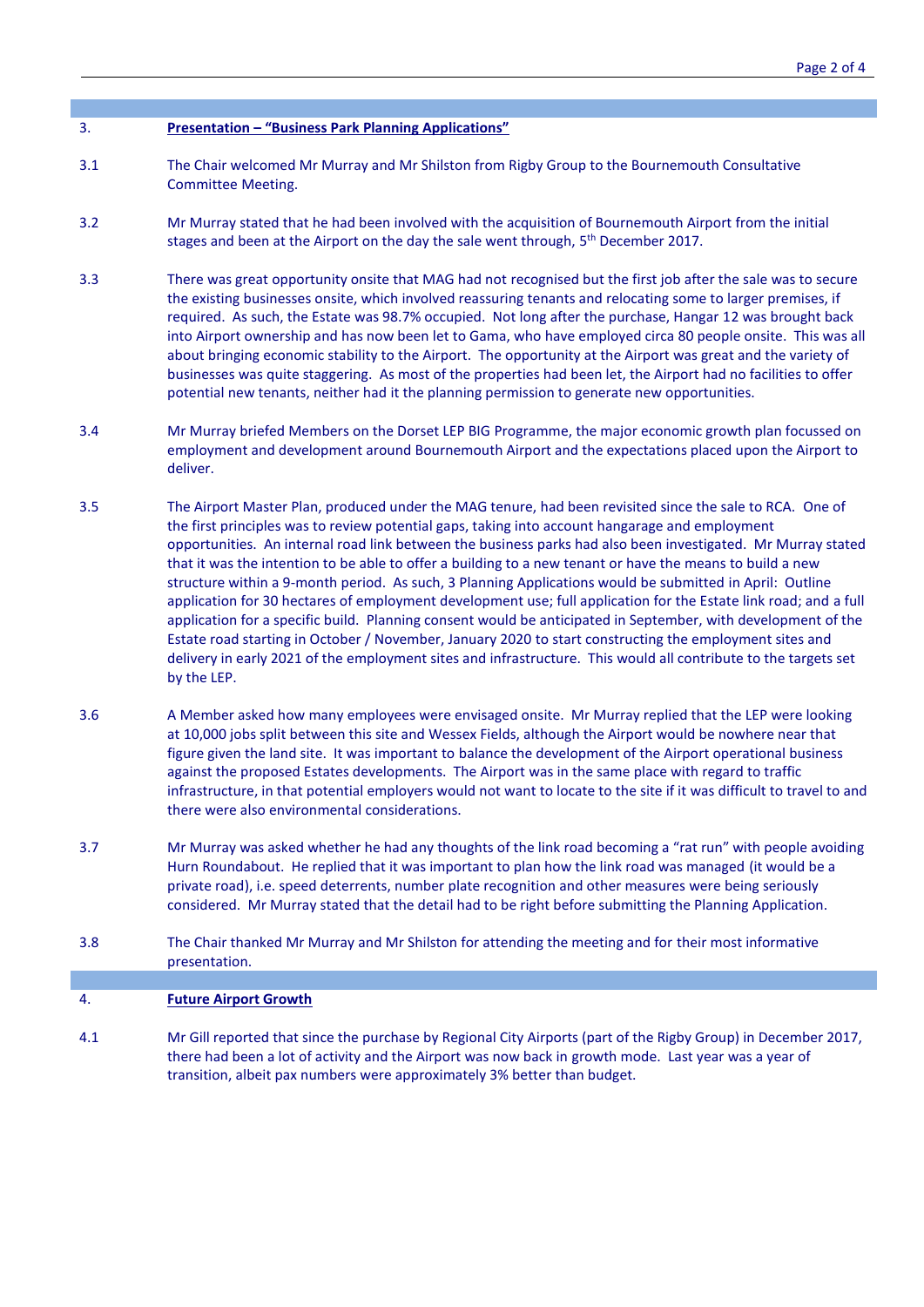- 4.2 New routes for this year had been added to the programme. TUI had added Kefalonia, Crete and Antalya and the Airport was also in progressive talks with TUI about 2020 onwards. Loganair were to launch a new service to Jersey and Guernsey from April to October, flying three times a week to Jersey (Monday, Friday and Saturday) and once a week to Guernsey (Saturdays). Members were asked to promote the Loganair service to their friends, family and colleagues, as this was a brand new airline to Bournemouth. Stephen Bath Travel would be operating two day trips to Venice on Easter Sunday, 21<sup>st</sup> April and Easter Monday, 22<sup>nd</sup> April, departing at 0730 hrs and returning at 2130 hrs. Ryanair would start operating to Prague and Dublin in the Summer, with strong inbound as well as outbound tourism, which was important for our region.
- 4.3 Mr Gill briefed Members on his plans for strategic growth, outlining the priorities with regard to developing General Aviation and Business Aviation, Cargo opportunities and developing the Business Park.
- 4.4 There had also been a great emphasis placed on customer service and how the Airport could enhance the experience for its passengers. To that end, Ground Handling Services would be brought in-house from the 1<sup>st</sup> April 2019, which would give the Airport the opportunity to manage almost every part of the passenger journey. Just over £900K of equipment had been ordered and the Airport would be taking on an additional 50 / 60 new staff.
- 4.5 As part of the customer experience, the Airport was to open a Premium Lounge on the 1<sup>st</sup> June 2019, which was already taking bookings via the Airport's website. Aimed at both business and leisure passengers, the Lounge would offer a quiet and relaxing place, with comfortable seating, complimentary refreshments, newspapers, magazines and unlimited high-speed wi-fi (terms and conditions applied).
- 4.6 A Member asked what the Airport was doing about marketing and raising its profile. Mr Gill acknowledged that the Airport needed to raise its profile and this would be done via social media and networked through stakeholders. Despite marketing / advertising via media channels (TV, radio, newspapers etc) being attractive, the Airport simply did not have the funds to spread the word in this way. The Airport was very keen to work with everyone to understand the key opportunities / demand in this area but it could not do it alone, it needed stakeholder support.
- 4.7 A discussion took place on the general road network system and frustrations were expressed by some Members that funding was not being directed to areas deemed just as wanting for traffic volume alleviation. As much as the Airport understood and sympathised, it advised that communications should be made directly with Dorset County Council. The Airport would support, wherever possible.
- 4.8 The Airport was asked whether RCA approached potential carriers on behalf of Bournemouth or on behalf of all three RCA airports. Mr Gill replied that discussions were held both on an individual basis and on a Group basis. It was important to build relationships and look at all opportunities.

## 5. **Volunteer Airport Ambassadors**

- 5.1 Following the lead of other UK airports and other organisations, the Airport Ambassadors initiative invited people into the workplace who had a little spare time, an interest in airports and who were keen to engage with and help customers. Helping out in a variety of areas, our Ambassadors will be fully trained and work closely with the Airport Team. The Airport was keen to open up the workings of the Airport to the wider community and believed that the "behind the scenes" exposure for the Ambassadors will promote a greater understanding and synergy with the local community, as well as benefiting the Airport and passengers alike.
- 6. **Corporate & Social Responsibility**

#### 6.1 **Community Fund**

The last meeting was held in November 2018, with applications approved from Hurn Parish Council to support the renewal of the play area and from Mudeford Community Centre to support the refurbishment of the Centre, including the Dance Studio. The Airport briefed Members on the Panel Member present. Just two applications had been received. Panel members will change after May, following the establishment of the new BCP council and will be tied in with the increased area of benefit. However, May's meeting will form the same format as at present and the Council will decide who sits on the Panel. The meeting after that will be in November.